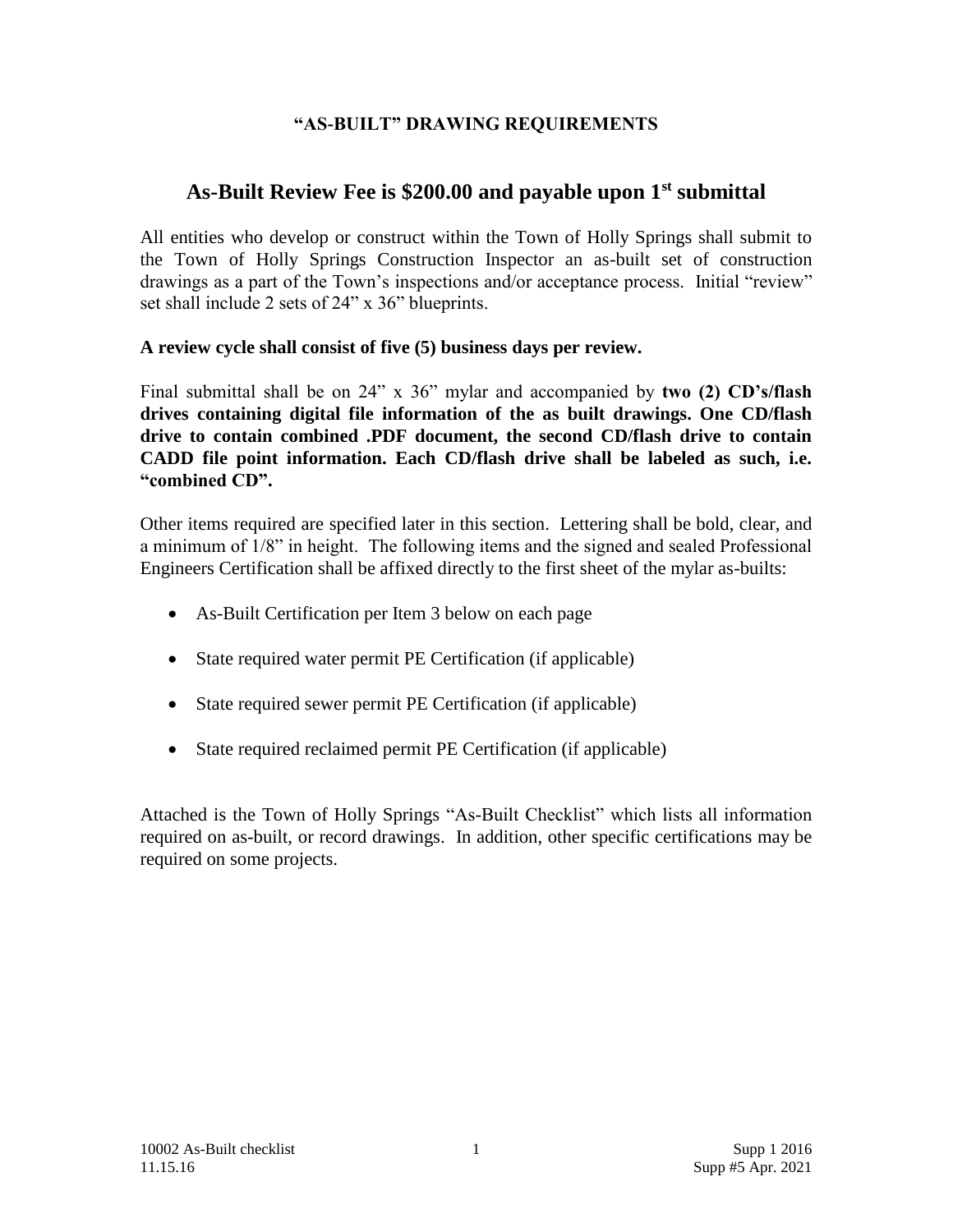#### **Town of Holly Springs Utilities and Infrastructure Services**

All entities who construct the following: public waterlines, reclaimed lines, forecmains or sewer lines or related facilities, public or private storm drainage or stormwater systems, streets to be publicly or privately maintained, and/or other utilities or structures within public rights-of-way or easements, shall submit to the Town of Holly Springs Department of Engineering, an as-built set of post-construction drawings as a part of the Town's inspections acceptance process. **As-builts must be submitted prior to plat recordation, acceptance of improvements, or issuance of a certificate of occupancy.** The following checklist must be attached to each set of as-builts submitted for approval. Each blank must be initialed by the applicant as being included on the as-builts or marked N/A if not applicable to the project. All plan sheets must be 24" X 36" mylar. Lettering shall be bold, clear and a minimum of 1/8" height. In addition, all applicable information listed below must be included on all as-built drawings.

#### **As-Built Checklist**

## **1. AS-BUILT INFORMATION: Project:** Project: **Phase:** Phase: **Phase:** Phase: **Phase:** Phase: **Phase:** Phase: **Phase:** Phase: **Phase:** Phase: Phase: Phase: Phase: Phase: Phase: Phase: Phase: Phase: Phase: Phase: Phase: Phase: Phase: Phase: Phase: P Submitted by: Phone #: (Please check) Blue Line for Review only  $\Box$ Mylar or Vellum (Final) PE Certification for Water/Sewer Reclaim  $\Box$  (verify certification number matches on as-built and appropriate state approved certification form) Transmittal Date: **2. INFORMATION REQUIRED TO BE ON COVER SHEET: Page #**  A. Acreage in total tract **EXECUTE:** B. Average lot size<br> **C.** Total number of Total number of lots \_\_\_\_\_\_ D. Total linear footage of infrastructure chart, Page # Streets (List individually in lengths) include name \_\_\_\_\_\_ Sidewalk (List individual in lengths) Greenways (List individual in lengths) Water mains (Identify lengths by size and material types) Sewer mains (Identify lengths by size and material types) Reclaim main (Identify lengths by size and material types) \_\_\_\_\_\_\_ Storm drainage (Identify by size) Number of valves (For each size) Number of fire hydrants Number of manholes \_\_\_\_\_\_\_ Number of Catch basins Other (Any additional appurtenances) \_\_\_\_\_\_ E. Benchmark Reference information for Town's GPS Monumentation grid and/or USGS monuments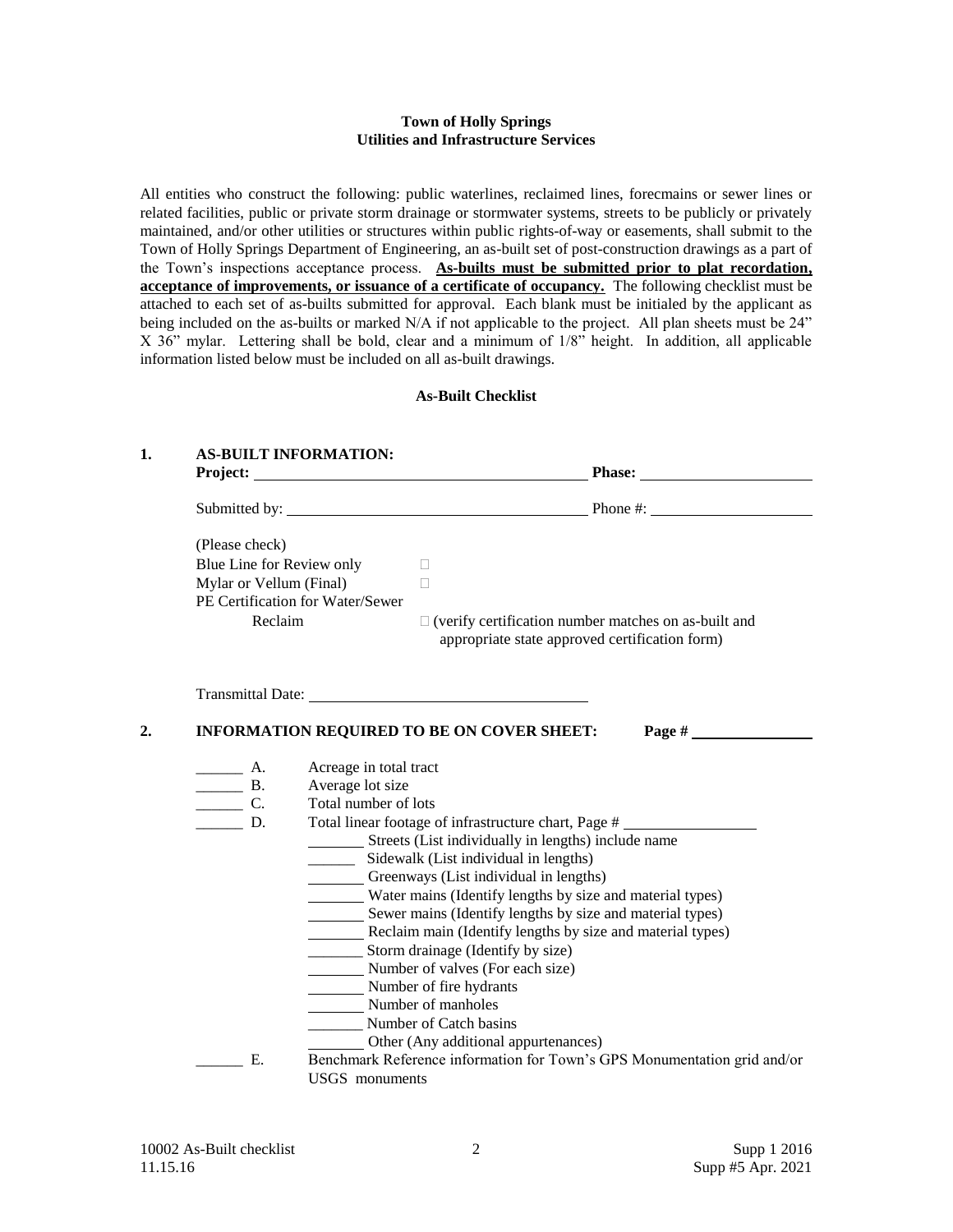#### **3. INFORMATION REQUIRED TO BE ON EACH SHEET OF AS-BUILT PLANS:**

A. The following P.E. Certification is required on each sheet of the as-builts:

|        | I certify that these as-builts are accurate and that each of the items listed on the Town's "As-Built"<br>Checklist" as contained in the Town of Holly Springs Engineering Design and Construction<br>Standards is provided on this set of as-built drawings (_____ total sheets in this set). I certify that<br>all of the information provided is field-verified as-built information. |      |
|--------|------------------------------------------------------------------------------------------------------------------------------------------------------------------------------------------------------------------------------------------------------------------------------------------------------------------------------------------------------------------------------------------|------|
| (Seal) | Signature Registered Land Surveyor                                                                                                                                                                                                                                                                                                                                                       | Date |
| (Seal) | Signature by Professional Engineer                                                                                                                                                                                                                                                                                                                                                       | Date |
|        | Acceptance by Construction Inspector                                                                                                                                                                                                                                                                                                                                                     | Date |

\_\_\_\_\_\_ B. Statement designating that drawings are "record" and/or "as-built" drawings \_\_\_\_\_\_ C. Seal and signature of NC registered P.E. or PLS that prepared as-builts

#### **4. OTHER INFORMATION REQUIRED AT THE TIME OF AS-BUILT SUBMITTAL:**

\_\_\_\_\_\_ A. Provide a copy of **recorded** plats and/or deeds of easements indicating dedication (per approved plan) all public and private easements and right of ways for the project.

## **5. GENERAL INFORMATION: Page #**

- \_\_\_\_\_\_ A. Boundary of tract by courses and distance with references
- B. 500 scale vicinity map with site delineated<br>
C. Scale of drawings and bar scale
- Scale of drawings and bar scale
- D. North arrow
- \_\_\_\_\_\_ E. All easements identified and dimensioned
- \_\_\_\_\_\_ F. Tie to N.C. grid coordinate system (NAD1983 State Plane). The closest Town of Holly Springs Geodetic Monument shall be identified in Autocad file with respective elevation grid coordinates, and the combined factor.
- \_\_\_\_\_\_G. The As-Built data shall be submitted on 2 CD's/flash drives: One shall include both Autocad and dwg/dxf and the second CD/flash drive shall include a .pdf document of entire as-built.
- **6. STREETS (Public or Private) Page #** 
	- \_\_\_\_\_\_ A. Horizontal alignment with radii, (lengths, P.C. and P.T. stations, tangents, and all other curve information)
	- \_\_\_\_\_\_ B. Vertical alignment with centerline grades, vertical curve lengths, station and elevation of all PVC's and PVT's, and centerline profile
	- \_\_\_\_\_\_ C. Copies of Maintenance Agreements or Covenants addressing maintenance of any private streets, alleys, streetscaping, private easements, etc.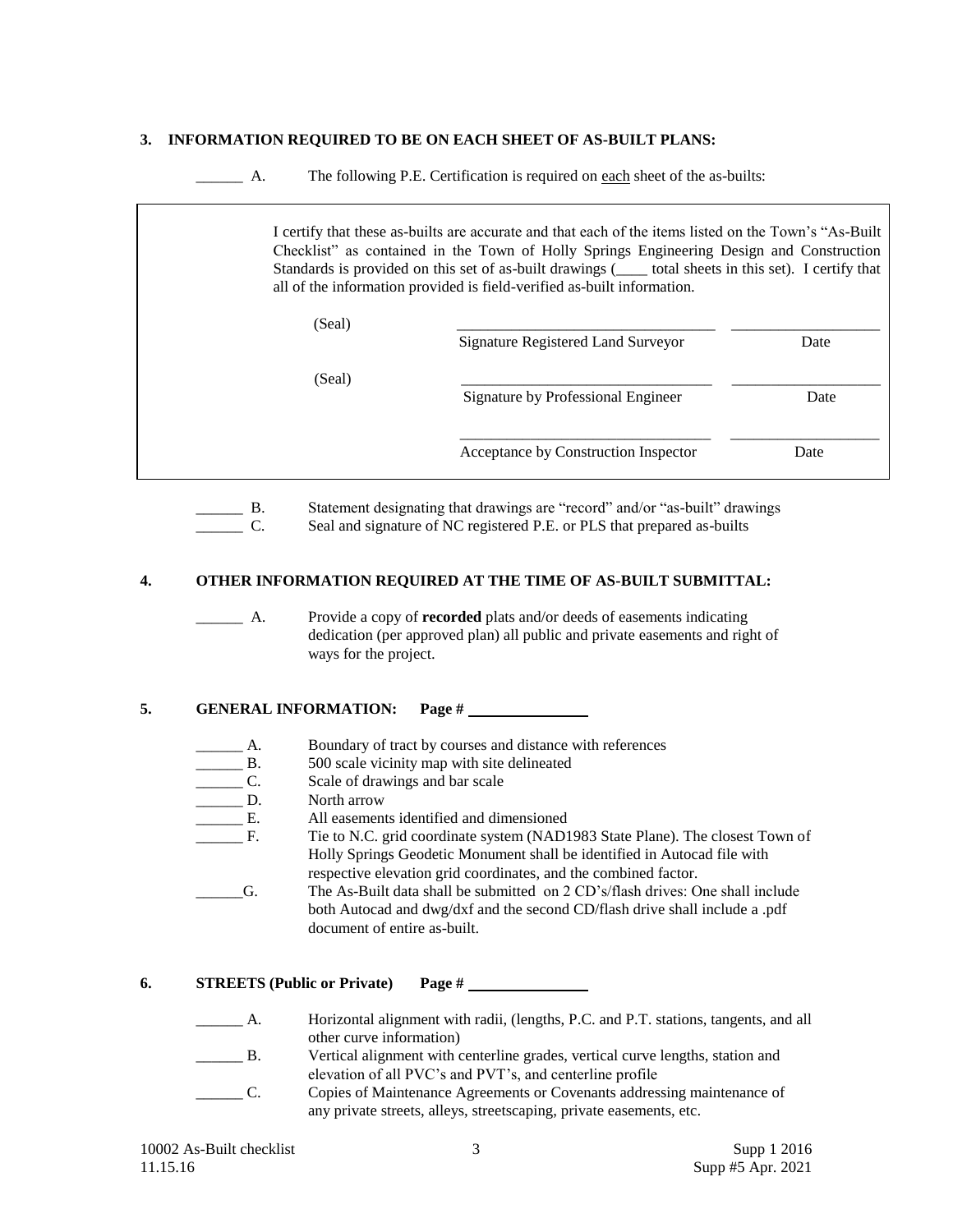- \_\_\_\_\_\_ D. Areas where road stabilization fabrics or heavier pavement structures are used
	- E. Subgrade stabilization soil, lime, cement, etc.

### **7. STORM DRAINAGE AND ENVIRONMENTAL Page #**

- 
- A. Outline of FEMA 500 year flood plain and elevation<br>
<u>B</u>. Outline of FEMA 100 year flood plain and elevation Outline of FEMA 100 year flood plain and elevation
- \_\_\_\_\_\_ C. Outline of local 100 year flood areas and elevation per Town flood plain ordinance
- **EXECUTE:** D. Outline of backwater easements
- E. Elevation of all flood areas and finished floor elevations for adjacent structures on which minimum finished floor elevations were required
- F. Outline of Wetlands, State Neuse Basin Buffers, Town Neuse Basin Buffers, Town Cape Fear Buffers
- G. Pipe materials
- \_\_\_\_\_\_ H. *Structure invert and top elevations*
- L. Pipe size
- \_\_\_\_\_\_ J. Pipe slope and distance
- **EXECUTE:** Size of riprap dissipation pad
- L. Statement of stormwater velocity at all outlets
- \_\_\_\_\_\_ M. Maintenance agreement responsibility statement
- \_\_\_\_\_\_ N. Permanent stormwater BMP's with location and associated drainage easements required
- \_\_\_\_\_\_ O. Berm elevations and invert/top elevations for associated storm drainage inlets where required on construction drawings

## **8. WATER SYSTEM Page #**

- \_\_\_\_\_\_ A. Pipe material labeled
- \_\_\_\_\_\_ B. Pipe size and length labeled
- \_\_\_\_\_\_ C. Separation from sanitary, storm sewer, and reclaim lines shown on plans
	- D. Locations with distance references (2 each per appurtenance)
		- *Valves Fire Hydrants Blow-offs Meters Air release valves*
- \_\_\_\_\_ E. Certification by N.C.P.E. of construction in accordance with sanitary water extension permit
	- \_\_\_\_\_ Certification required on the coversheet of the plans, **and**
	- \_\_\_\_\_ As a separately submitted certification sheet
	- F. Location and length of bore and jacks

### **9. SANITARY SEWER SYSTEM Page #**

- \_\_\_\_\_\_ A. Pipe material labeled
- **EXECUTE:** B. Pipe size and length labeled
- Manhole top elevations C. Manhole to<br>D. Invert in arc.<br>E. Pipe slope
- Invert in and out elevations
- 
- F. Locations with distance references (2 each appurtenance)
	- *Clean-outs Air release valves*
		- *Manholes Force main valves*
- \_\_\_\_\_\_ G. Horizontal control (angles at manholes)
- \_\_\_\_\_\_ H. 100 year and 500 year flood plain elevations
- I. Certification by N.C.P.E. of construction in accordance with sanitary sewer extension permit
	- \_\_\_\_\_\_Certification required on the cover sheet of the plans, and